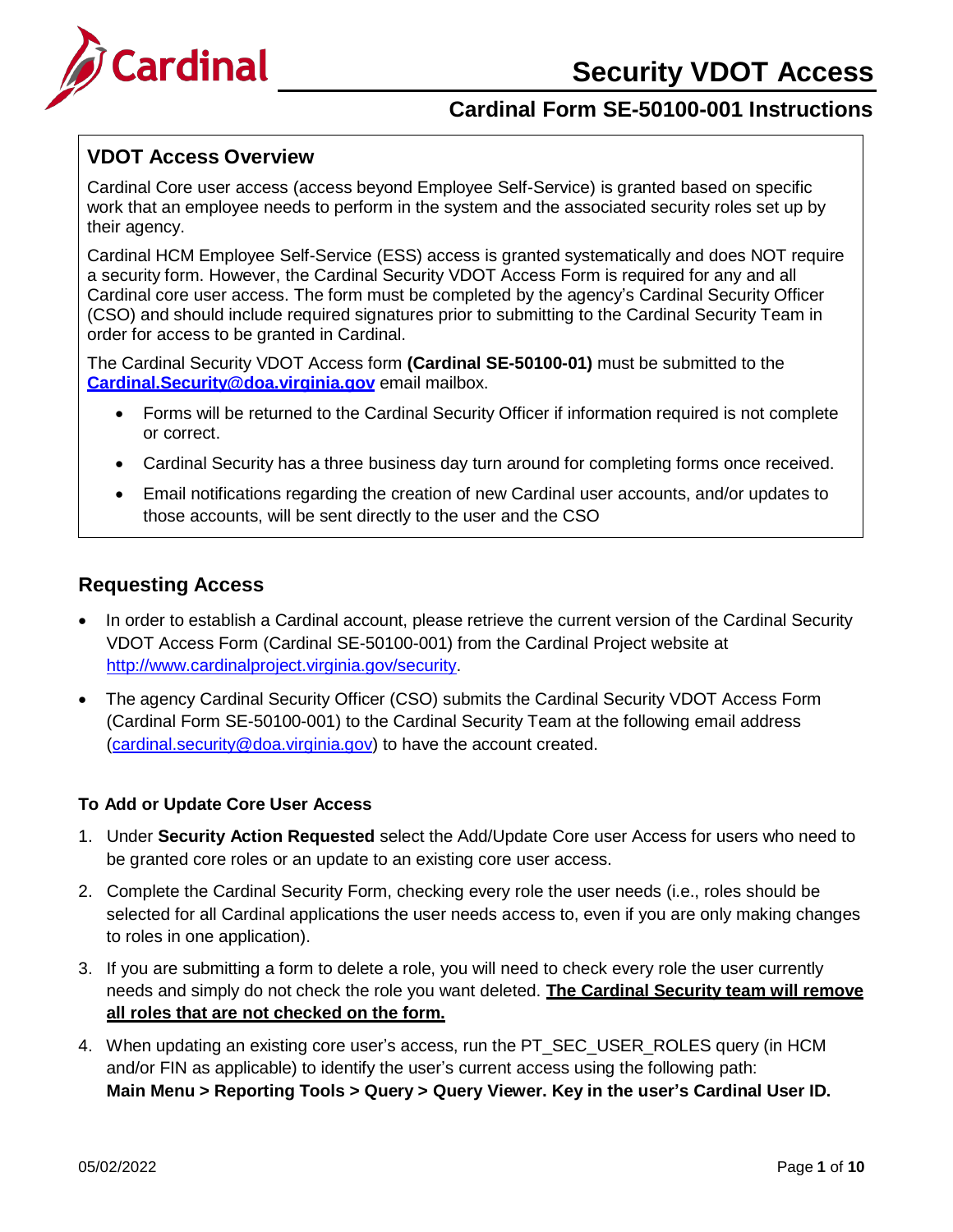# **Security VDOT Access**



# **Cardinal Form SE-50100-001 Instructions**

- 5. To view all of your Agency users, run the V\_PT\_SEC\_ROLE\_USERS query (in HCM and/or FIN as applicable). This query will show users and the roles assigned. You can also put in criteria to confirm if an account has been locked
- 6. Provide all required signatures user, user's supervisor, Cardinal Security Officer, VDOT Fiscal Officer for restricted roles and DOA Approver if Segregation of Duties roles are requested.
- 7. Email the completed form to the [Cardinal.Security@doa.virginia.gov](mailto:Cardinal.Security@doa.virginia.gov) mailbox.

### **To Remove ALL Core User roles or Lock Out Core Users**

- 1. Under **Security Action Requested** select the Remove/Lock Out Core user access for existing users whose core roles need to be removed. Actual account Lock Outs will only be completed for Contract Workers or HR Level 4 users, as they do not need ongoing system access to Employee Self-Service (ESS).
- 2. Complete the **User Information** section of the Cardinal Security Form.
- 3. Provide signatures from the user's supervisor and the Cardinal Security Officer.
- 4. Email the completed form to the Cardinal. Secuirty@doa.virginia.gov mailbox
- 5. In lieu of the Cardinal Security Form, the Cardinal Security Officer may send an email to Remove ALL Core User roles or Lock Out a Core User Cardinal account. Include the user's name, user's Cardinal ID, Business Unit, Department ID, Supervisors' Name and copy the user's supervisor on the email.

### **Overview of each section of the Cardinal Security VDOT Access Form:**

1. **Security Action Requested** (Required)

| <b>Security Action Requested (select one)</b>           |                                          |  |  |
|---------------------------------------------------------|------------------------------------------|--|--|
| Add/Update Core User Access                             | Remove/Lock Out Core User Access         |  |  |
| <sup>1</sup> (Complete all applicable fields and roles) | (Complete User Information section only) |  |  |

- a. **Add/Update Core User Access –** Check this box to grant Core User roles or update an existing Core User account.
- b. **Remove/Lock Out Core User Access –** Check this box if all Core User roles should be removed or if account needs to be locked for a contractor.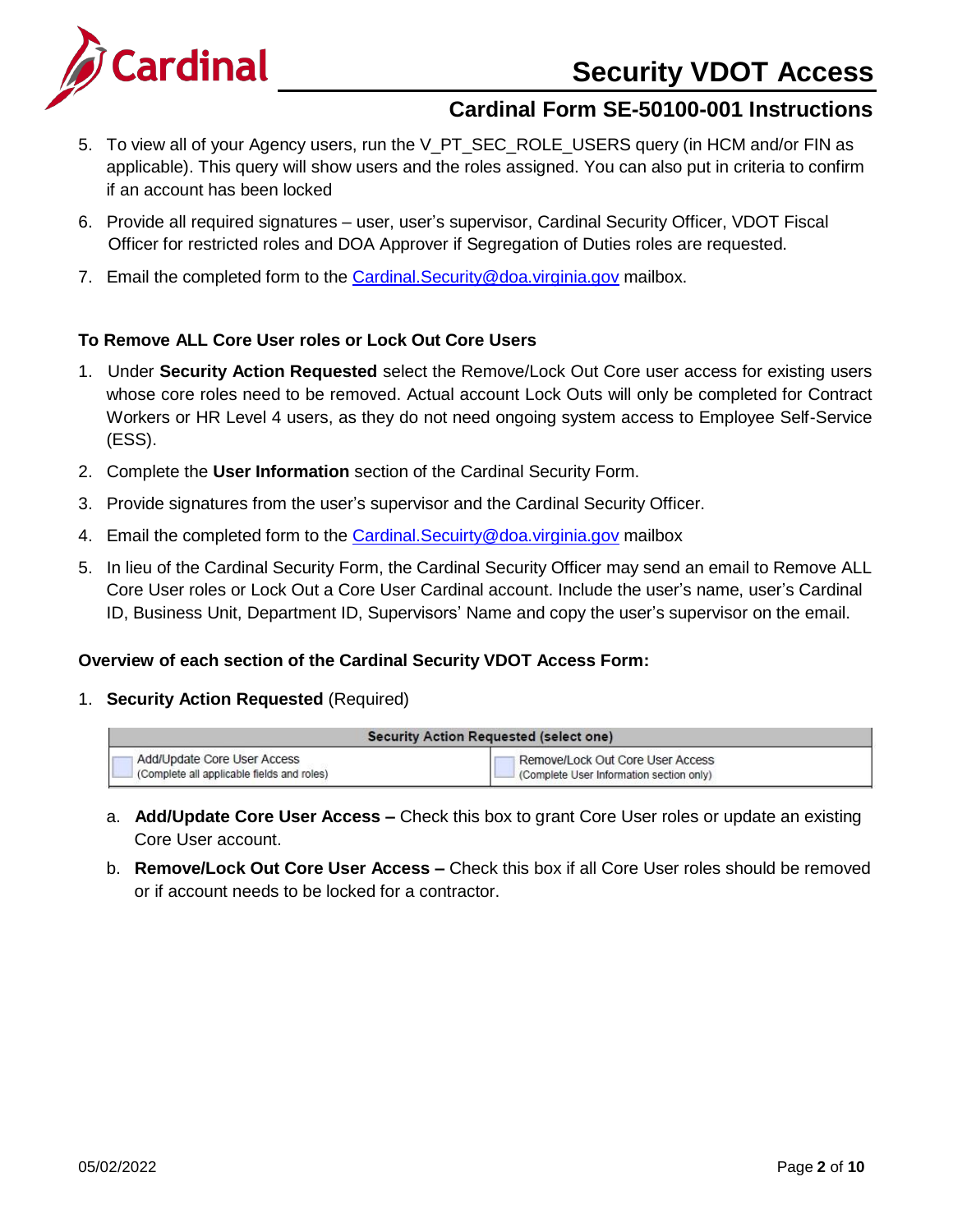

### 2. **User Information** (Required)

| <b>User Information</b>                                                                             |                                                                                                 |  |  |  |  |
|-----------------------------------------------------------------------------------------------------|-------------------------------------------------------------------------------------------------|--|--|--|--|
| Name - Last, First, Middle Initial<br>Name Change                                                   | Business Email Address (first.last@vdot.virginia.gov)                                           |  |  |  |  |
|                                                                                                     |                                                                                                 |  |  |  |  |
| Department ID:                                                                                      | Employee ID:                                                                                    |  |  |  |  |
| User's Job Title:                                                                                   | Cardinal User ID:                                                                               |  |  |  |  |
| Is the User a contract worker? If so, check box and provide User's Supervisor Name and Employee ID: |                                                                                                 |  |  |  |  |
| <b>Supervisor Name:</b>                                                                             | Employee ID:                                                                                    |  |  |  |  |
|                                                                                                     | Requestor Information (only required for users with the Purchasing Requisition Processor role): |  |  |  |  |
| SHIP TO CODE:<br><select one=""></select>                                                           | <b>BILL TO CODE:</b><br>kselect one>                                                            |  |  |  |  |
| Phone:                                                                                              | Fax:                                                                                            |  |  |  |  |

- a. **Name** Last, First, Middle Initial (e.g., Doe, John B.)
- b. **Name Change –** Check this box if this is an existing Core User with a name change. Employees should initiate all name changes with their agency HR department.
- c. **Business Email Address –** Enter the user's business email address (e.g., [John.Doe@agency.virginia.gov\)](mailto:John.Doe@agency.virginia.gov) (Note: For a new agency users, make sure users have logged on to their email in order for their account to show up in OKTA Directory before submitting security form)
- d. **Department ID Number –** Enter your Division/District 5-digit Department ID (e.g., **10015**-Fiscal Division, **12041**-Salem District, etc.)
- e. **Employee ID Number –** Employee ID number is the 11-digit number assigned by Cardinal (e.g., 00123456700). You must enter the full 11-digit number on this form.
- f. **User's Job Title –** User's current job title (e.g., Financial Services Specialist)
- g. **Cardinal User ID –** Needed for Existing Users (including ESS users requesting Core User access).
	- i. Leave this field BLANK for New Contractors.
	- ii. If you are unaware of a user's existing ID please run the V\_PT\_SEC\_ROLE\_USERS query (in HCM or FIN as applicable). This query will show User ID, Dept. ID, Account Lock (yes or no), Business Unit, Oprid Description and security roles for the selected application (HCM or FIN).
- h. **Check box if contract worker?** Check this box only if the user is a Contract Worker (e.g., without a Cardinal Employee ID).
- i. **Provide Supervisor Name and supervisor Employee ID Number for contract workers only.**
- j. **Requester Information –** only required for users with the **Purchasing Requisition Processor** role.
	- i. Provide the Ship To and Bill To Codes, not addresses. Contact VDOT's Cardinal Security Officers in Central Office Fiscal Division for a listing if needed.
	- ii. Ship To Code User the drop down feature to select the correct code.
	- iii. Bill To Code Use the drop down feature to select the correct code.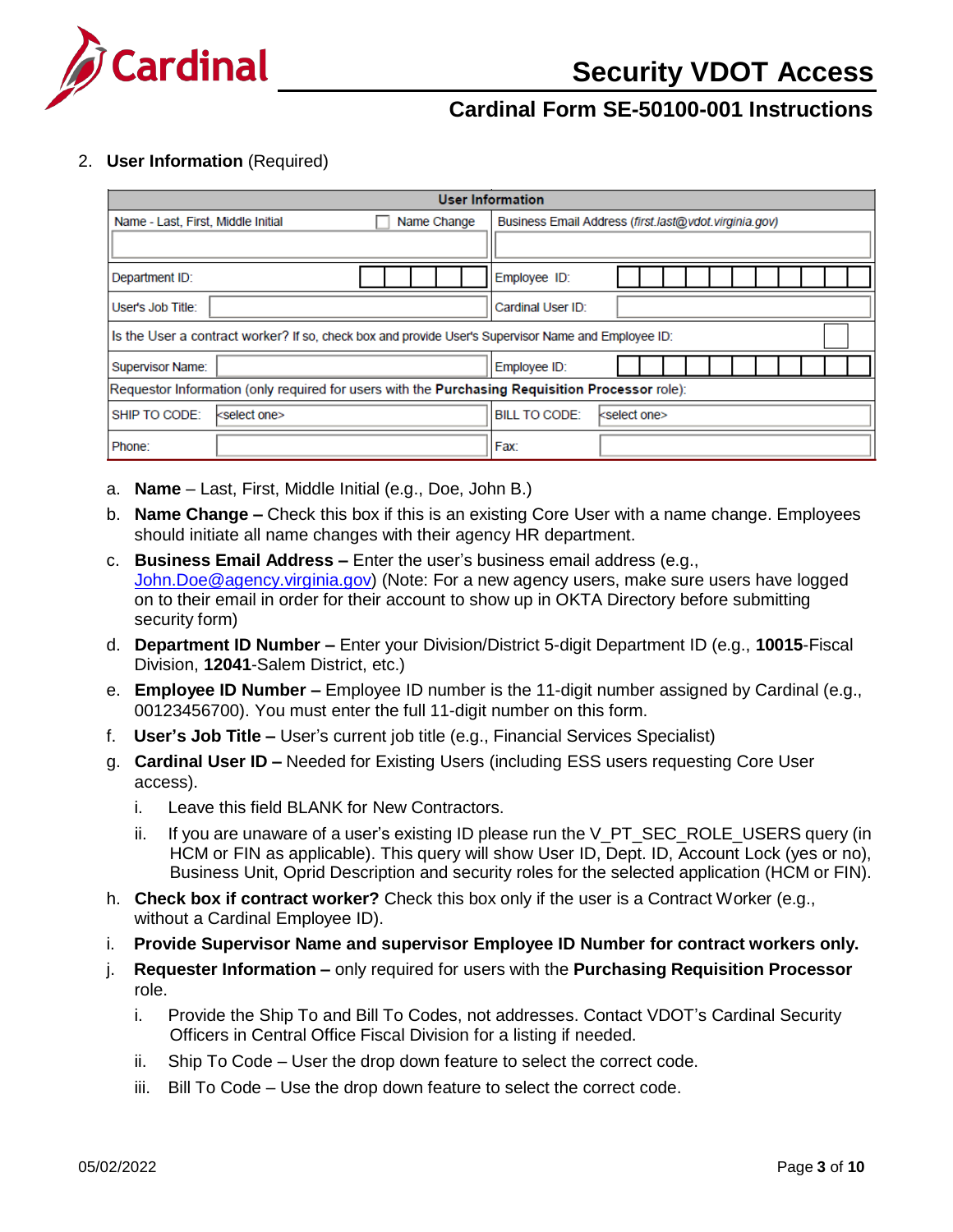

- iv. Phone User's current phone number including the area code (e.g., 804-555-1212)
- v. Fax Optional

#### 3. **FIN Section**

Complete this section as applicable for users requiring core access to FIN.

FIN Section - Accounts Payable, Accounts Receivable, General Ledger, Procurement and Project Accounting (if applicable)

#### a. **Finance Primary Permission Lists**

| <b>Finance Primary Permission Lists</b> |                          |  |
|-----------------------------------------|--------------------------|--|
| <b>Primary Permission Lists:</b>        | <select one=""></select> |  |

- i. **Primary Permission List –** select the required FIN Primary Permission List to which access is required by using the drop down box. The majority of VDOT FIN users should select the V\_VXXXXA (General VDOT user) Primary Permission List. All other selections will require Fiscal Officer approval.
- ii. A detailed listing of Primary Permission Lists by Business Unit for each application (FIN, HCM) can be found on the Cardinal Project website. Choose only one FIN Primary Permission List per user.

#### b. **Finance Read Only Access**

Check here if only requesting Read Only Access to FIN:

- i. Check box if user is only requesting Read Only access to FIN and needs no additional FIN roles.
- ii. Read Only roles (Cardinal Reporter, Cardinal Viewer and PeopleSoft User) will be assigned. These roles are also assigned to users automatically when other FIN Core roles are selected.

#### c. **Finance Expense Approver Profiles**

| <b>Finance Expense Approver Profiles</b>                                                                                     |                                                 |  |  |  |  |  |
|------------------------------------------------------------------------------------------------------------------------------|-------------------------------------------------|--|--|--|--|--|
| Check box if removing from this user:<br>Expense Approver Profile for Workflow (only select one per user):<br>Remove Profile |                                                 |  |  |  |  |  |
| <b>District/Division Administrator</b><br>Chief<br><b>Agency Head</b>                                                        |                                                 |  |  |  |  |  |
| <b>Expense Coordinator</b>                                                                                                   | <b>HR Representative</b><br>Non-Travel Approver |  |  |  |  |  |
| If Expense Approver Profile is checked, enter range of DEPTIDs user approves: From<br>Тο                                     |                                                 |  |  |  |  |  |

- i. **Expense Approver Profiles –** If a user is an Expense Approver and need a profile for transactions to route based on Department IDs, please check only one profile per user. You must supply the Department ID ranges user approves for. Profile is not needed if user is a supervisor or backup approver.
- ii. **Check box to Remove Profile –** If expense profile is no longer needed on user setup, please check box to have it removed.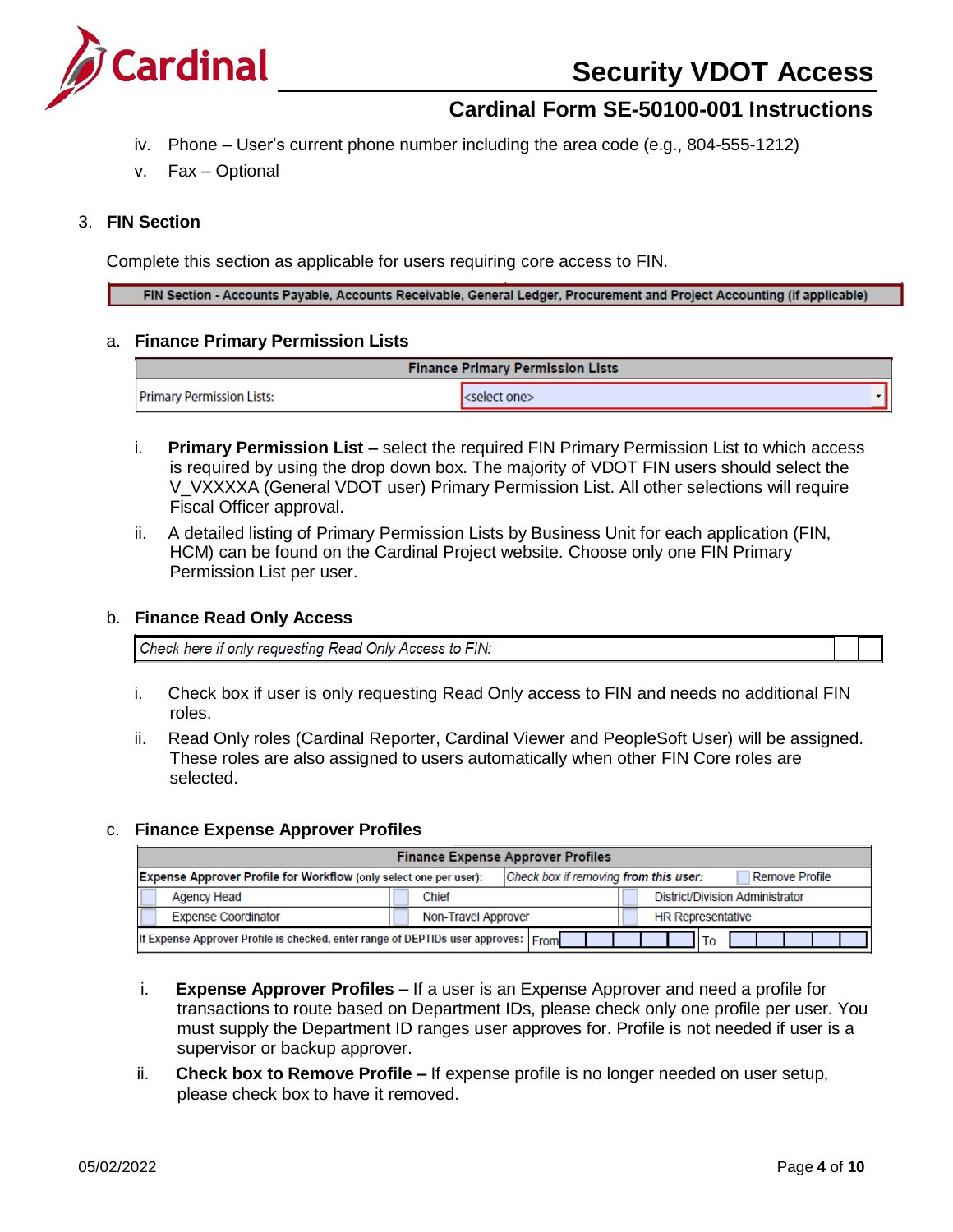

### d. **Finance Accounts Payable Roles** (check all roles requested)

| Finance Accounts Payable Roles (check all roles requested)                                                                |                                                                   |                                             |  |  |  |
|---------------------------------------------------------------------------------------------------------------------------|-------------------------------------------------------------------|---------------------------------------------|--|--|--|
| <b>Expenses Employee</b><br>Statewide:                                                                                    | <b>Expense Approver</b><br><b>Supplier Conversation Processor</b> |                                             |  |  |  |
| <b>Voucher Processor</b>                                                                                                  |                                                                   |                                             |  |  |  |
| Central Office Fiscal Division or District Accounting Offices:                                                            |                                                                   |                                             |  |  |  |
| Voucher Processor - Maintenance                                                                                           | <b>Voucher Final Approver</b>                                     | <b>Match Exceptions Manager</b>             |  |  |  |
| PCard Accountant Voucher Approver                                                                                         | Petty Cash Approver                                               | Petty Cash Processor                        |  |  |  |
| Petty Cash Reconciler                                                                                                     | Travel Expense Sync Processor                                     | <b>Expense Coordinator</b>                  |  |  |  |
| <b>Central Office Fiscal Division:</b>                                                                                    |                                                                   |                                             |  |  |  |
| 1099 Administrator                                                                                                        | <b>Payment Processor</b>                                          | Payroll Acct Voucher Appr (CO Payroll Only) |  |  |  |
| <b>Accounts Payable Manager</b>                                                                                           | <b>HCM Voucher Processor</b>                                      |                                             |  |  |  |
| Central Office Fiscal Division or Central Office ASD:                                                                     |                                                                   | <b>Workflow System Administrator</b>        |  |  |  |
| Central Office Fiscal Division and Scheduling & Contracts Division:                                                       |                                                                   | <b>Final Construction Voucher Approver</b>  |  |  |  |
| Central Office Fiscal Division and District Construction Contract Administration:<br><b>Construction Voucher Approver</b> |                                                                   |                                             |  |  |  |
| District / Central Office Human Resources:                                                                                | Human Resources Voucher Approver*                                 |                                             |  |  |  |
| *If HR Voucher Approver role is checked, please select District # user is responsible for:                                |                                                                   | Central Office -10<br>Bristol -11           |  |  |  |
| Lynchburg -13<br>Richmond -14<br>Salem - $12$                                                                             | HPTRDS-15<br>Fredbrg-16                                           | Staunton-18<br>NOVA-19<br>Culpeper-17       |  |  |  |

- i. If the user is a supervisor and approves other employees' travel and expenses, check the Expenses Approver role.
- ii. If the Human Resources Voucher Approver role is needed, please check the District Number the user is responsible for.

### e. **Finance Accounts Receivable Roles** (check all roles requested)

| Finance Accounts Receivable Roles (check all roles requested) |                                                                |                                       |  |  |  |  |  |  |
|---------------------------------------------------------------|----------------------------------------------------------------|---------------------------------------|--|--|--|--|--|--|
|                                                               | District Accounting Offices or Central Office Fiscal Division: |                                       |  |  |  |  |  |  |
| <b>Billing Processor</b>                                      | <b>Billing Specialist</b>                                      | <b>Funds Receipts Processor</b>       |  |  |  |  |  |  |
| Central Office Fiscal Division:                               |                                                                |                                       |  |  |  |  |  |  |
| <b>Collections Specialist</b>                                 | <b>Accounts Receivable Specialist</b>                          | <b>Accounts Receivable Supervisor</b> |  |  |  |  |  |  |
| <b>Funds Receipts Manager</b>                                 | <b>Payment Unpost</b>                                          | Accounts Receivable Fiscal Manager    |  |  |  |  |  |  |
| <b>Billing Approver</b>                                       | <b>FHWA Specialist</b>                                         | <b>Billing Worksheet Approver</b>     |  |  |  |  |  |  |
| <b>Bill Adjustment Specialist</b>                             |                                                                |                                       |  |  |  |  |  |  |

i. Accounts Receivable roles are restricted to District Accounting Offices and Central Office Fiscal Division.

#### f. **Finance General Ledger Roles** (check all roles requested)

| Finance General Ledger Roles (check all roles requested)        |  |                                 |  |  |                                       |                                     |
|-----------------------------------------------------------------|--|---------------------------------|--|--|---------------------------------------|-------------------------------------|
| Statewide:                                                      |  | Journal Processor               |  |  | Agency Use 1 ChartField Administrator | <b>Operational Budget Processor</b> |
| Central Office Fiscal Division and District Accounting Offices: |  |                                 |  |  |                                       | <b>Agency Journal Approver</b>      |
| <b>Financial Planning Division:</b>                             |  | <b>Agency Budget Approver</b>   |  |  | <b>Agency Budget Processor</b>        |                                     |
| Central Office Fiscal Div:                                      |  | Agency ChartField Administrator |  |  | <b>Agency GL System Administrator</b> |                                     |
|                                                                 |  | <b>GL nVision Executer</b>      |  |  | <b>GL System Processor</b>            | Mark Journal Post (Restricted)      |

i. There are three statewide general ledger roles and the rest are restricted to Central Office Fiscal Division, District Accounting Offices, and Financial Planning.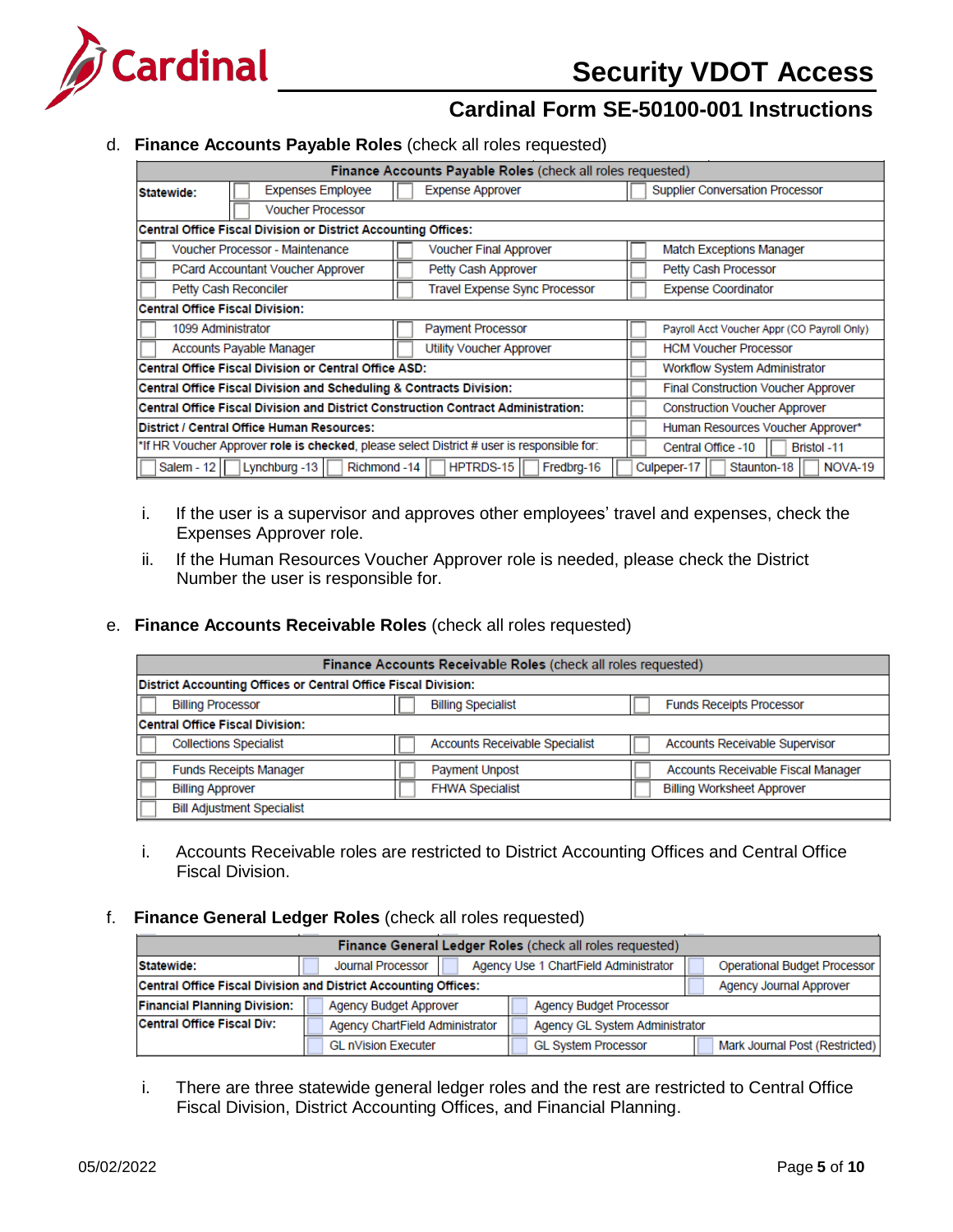

#### g. **Finance Procurement Roles** (check all roles requested)

|                                                                            |                                                                                              | Finance Procurement Roles (check all roles requested) |                         |                                        |                                              |                                                                                   |
|----------------------------------------------------------------------------|----------------------------------------------------------------------------------------------|-------------------------------------------------------|-------------------------|----------------------------------------|----------------------------------------------|-----------------------------------------------------------------------------------|
| Statewide:                                                                 | <b>Purchasing Requisition Processor</b>                                                      |                                                       |                         | <b>Strategic Sourcing Collaborator</b> | Buyer                                        |                                                                                   |
|                                                                            | <b>PCard User</b>                                                                            |                                                       | <b>PCard Supervisor</b> |                                        | <b>PCard Administrator</b>                   |                                                                                   |
|                                                                            | Purchasing Contracts Administrator                                                           |                                                       |                         | <b>Bid Processor</b>                   |                                              | StoreKeeper                                                                       |
|                                                                            | Location Names(s) and Code(s) for stock locations requested (required for Storekeeper role): |                                                       |                         |                                        |                                              |                                                                                   |
| Name:                                                                      | Code:                                                                                        | Name:                                                 |                         | Code:                                  |                                              | Additional codes added on page 3 in the<br>'Additional Comments Section' of form. |
| Name:                                                                      | Code:                                                                                        | Name:                                                 |                         | Code:                                  | Name:                                        | Code:                                                                             |
|                                                                            | <b>Central Office and District Administrative</b>                                            | <b>Strategic Sourcing Buyer</b>                       |                         |                                        | Procurement System Administrator             |                                                                                   |
| Services:<br>Procurement Manager*                                          |                                                                                              |                                                       |                         | Senior Procurement Manager**           |                                              |                                                                                   |
|                                                                            | Procurement* or Senior Procurement Manager** Role checked, select District Number:           |                                                       |                         |                                        | Central Office -10                           | Bristol -11                                                                       |
| HPTRDS-15<br>Lynchburg -13<br>Richmond -14<br>Salem - 12                   |                                                                                              |                                                       |                         | Fredbrg-16                             | <b>NOVA-19</b><br>Staunton-18<br>Culpeper-17 |                                                                                   |
| Central Office Administrative Services & Consultant Procurement Divisions: |                                                                                              |                                                       |                         |                                        | <b>Administrative Services Director</b>      |                                                                                   |
| <b>Central Office Fiscal Division:</b>                                     |                                                                                              |                                                       |                         |                                        |                                              | <b>Fiscal Inventory Manager</b>                                                   |

- i. If the StoreKeeper role is checked, make sure you also check the buddy role Purchasing Requisition Processor and complete the Requester Information section of the form under User Information to include Bill To and Ship To Codes, Phone and Fax Number.
- ii. StoreKeeper role also requires you to enter the location name(s) and the 4-digit number code(s) for the StoreKeepers' location (ex: Salem – 2011) for each stock location.
- iii. If the Buyer role is checked, fill out the Buyer section of the form and have the District Procurement Manager or Assistant Division Administrator of Administrative Services Division provide signature of approval under the Finance Buyer Access Approval signature section.
- iv. If the Senior Procurement Manager role is checked, check the district boxes the user is responsible for.

#### h. **Finance Project Accounting Roles** (check all roles requested)

| Finance Project Accounting Roles (check all roles requested)                      |                                 |  |                                                                                                                                 |  |
|-----------------------------------------------------------------------------------|---------------------------------|--|---------------------------------------------------------------------------------------------------------------------------------|--|
|                                                                                   |                                 |  | Fiscal, Financial Planning, Programming, Transportation Planning or Virginia Center for Transportation Innovation and Research: |  |
| <b>Projects Manager</b>                                                           |                                 |  | <b>Accounting Distribution Specialist</b>                                                                                       |  |
| <b>Central Office Fiscal Division:</b><br><b>Accounting Distribution Approver</b> |                                 |  | <b>Project Status Approver</b><br><b>Contracts Manager</b>                                                                      |  |
|                                                                                   | Project Accounting Configurator |  | Work Breakdown Structure Control Status Processor                                                                               |  |

i. Project Accounting roles are restricted to the following divisions: Fiscal, Financial Planning, Programming, Transportation Planning or Virginia Center for Transportation Innovation and Research.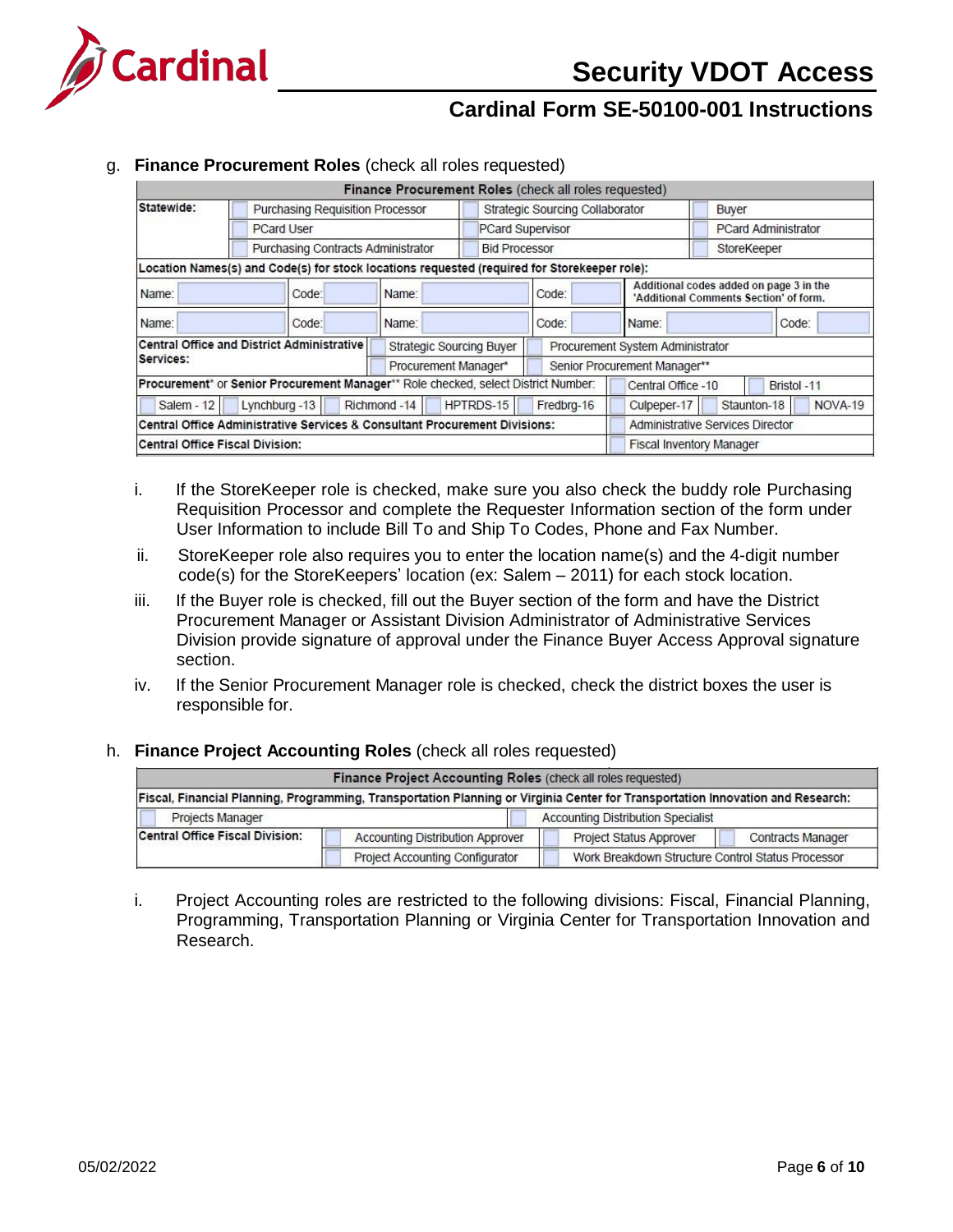

i. **Buyer Section** (complete only if Buyer role is selected)

|                                   | Finance Buyer Setup (if applicable)<br>Note: if authorized to buy goods or services other than SPCC |                                                                                            |                          |  |  |  |
|-----------------------------------|-----------------------------------------------------------------------------------------------------|--------------------------------------------------------------------------------------------|--------------------------|--|--|--|
| SHIP TO CODE:                     | <select one=""></select>                                                                            | <b>BILL TO CODE:</b>                                                                       | <select one=""></select> |  |  |  |
| Phone:                            |                                                                                                     | Fax:                                                                                       |                          |  |  |  |
| Buyers user is<br>authorized for: |                                                                                                     | <b>Current Buyers</b><br>that should have<br>authorization for<br>the new/updated<br>user: |                          |  |  |  |

- i. The Buyer role requires approval of the users' District Procurement Manager or Assistant Division Administrator of Administrative Services Division for Central Office users.
- ii. Use the drop down box to select the Ship To and Bill To codes, NOT addresses.
- iii. Phone and Fax number including the area code (e.g., 804-555-1212).
- iv. Buyers user is authorized for List the Cardinal User ID(s) for the buyers for which the user is authorized to update Purchase Orders.
- v. Current Buyers that should have authorization for the new/updated user List the Cardinal User ID(s) for the buyers who can update the users' Purchase Orders.

#### 4. **HCM Section**

Complete this section as applicable for users requiring core access to HCM.

HCM Section - Benefits, Human Resources, Payroll and Time & Attendance Roles (if applicable)

#### a. **Human Capital Management (HCM) Primary Permission List**

| <b>HCM Primary Permission List</b> |                            |  |
|------------------------------------|----------------------------|--|
| <b>Primary Permission List:</b>    | 50100 - V PRIM 50100 USERS |  |

i. Primary Permission List – There is only one available for VDOT and it will be automatically populated on the form to show what is assigned to VDOT users in HCM.

#### b. **HCM Benefits Roles** (check all roles requested)

| <b>HCM Benefits Roles (check all roles requested)</b> |                    |  |  |
|-------------------------------------------------------|--------------------|--|--|
| <b>Benefits Administrator</b>                         | Benefits Read Only |  |  |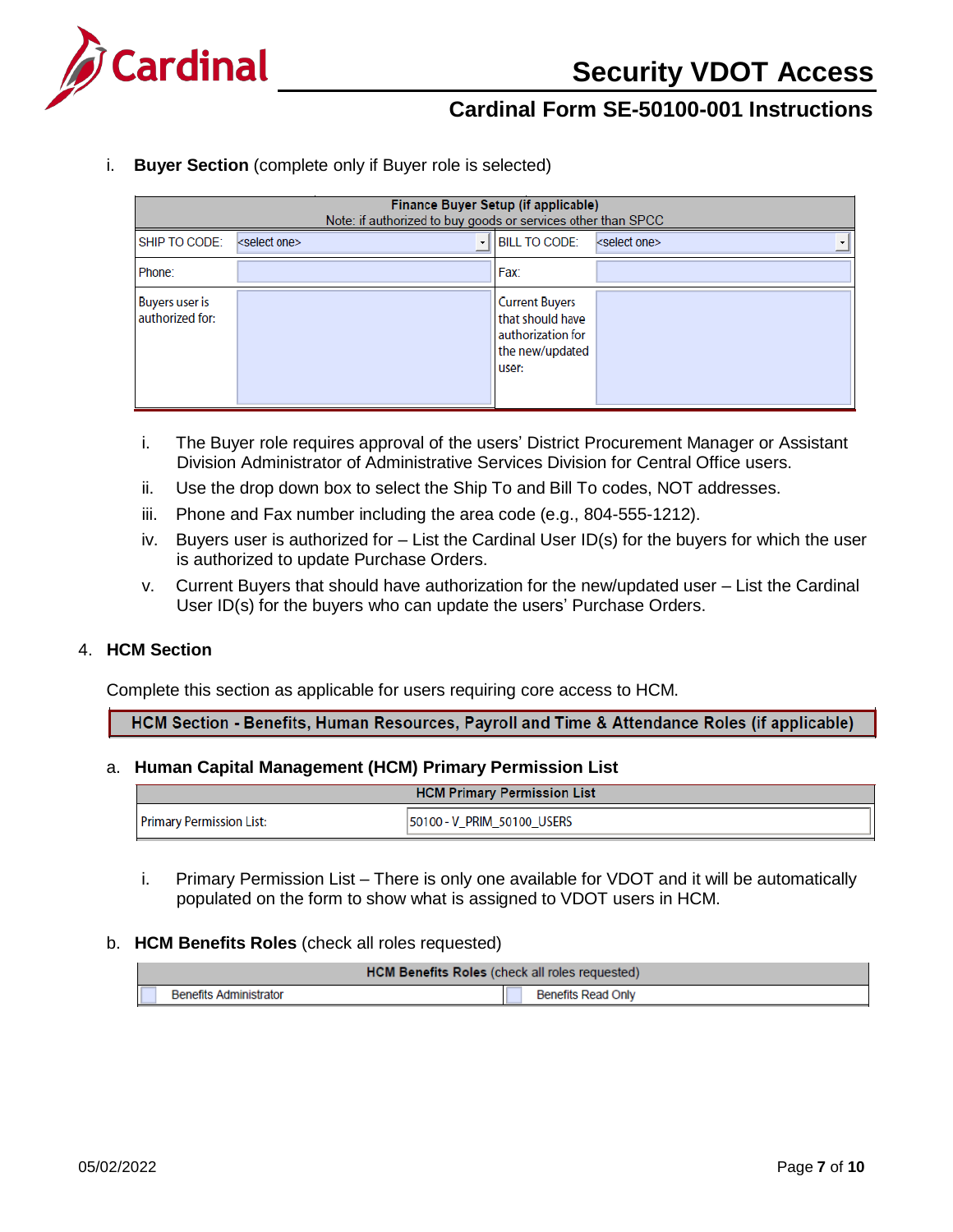

c. **HCM Human Resources Roles** (check all roles requested)

| <b>HCM Human Resources Roles (check all roles requested)</b> |                                    |                       |  |
|--------------------------------------------------------------|------------------------------------|-----------------------|--|
| <b>HR Administrator</b>                                      | <b>HR Position Management</b>      | HR Manager Reports    |  |
| <b>HR Read Only</b>                                          | <b>HR Read Only Sensitive Data</b> | <b>EPR Only Entry</b> |  |

i. HR Administrator role cannot be assigned to uses with the PY Administrator role.

#### d. **HCM Payroll Roles** (check all roles requested)

| <b>HCM Payroll Roles</b> (check all roles requested) |                   |                      |  |
|------------------------------------------------------|-------------------|----------------------|--|
| <b>Pavroll Administrator</b>                         | Payroll Read Only | <b>SPOT Approver</b> |  |
| Payroll Budget Processor                             |                   |                      |  |

- i. PY Administrator cannot be assigned to users with the HR Administrator role or the HR Position Management role.
- ii. It is recommended to assign the Payroll Budget Process role to a user in Finance or a user with the HR Administrator role.

#### e. **HCM Time and Attendance Roles** (check all roles requested)

| HCM Time and Attendance Roles (check all roles requested) |                                 |                            |  |  |
|-----------------------------------------------------------|---------------------------------|----------------------------|--|--|
| Absence Administrator                                     | <b>Absence Supervisor</b>       | Time & Labor Administrator |  |  |
| Employee T&L Setup                                        | Time & Labor Supervisor         | <b>TimeKeeper</b>          |  |  |
| <b>TA Interface Admin</b>                                 | <b>Delegation Administrator</b> | <b>TA Read Only</b>        |  |  |

- i. Absence Supervisor roles is only available to an Absence Management User that is a "Reports To" of an Active Time Reporter.
- ii. Employee T&L Setup role should only be assigned to select users with the Time & Labor Administrator and/or Absence Administrator role(s).
- iii. Time & Labor Supervisor role will only be available to a user that is a "Reports To" of an Active Time Reporter.

#### f. **Finance Buyer Access Approval** (Required)

| <b>Finance Buyer Access Approval</b><br>Signature: District Procurement Manager or Assistant Division Administrator of Administrative Services Division "Signature Indicates approval for<br>role and that the requesting user has completed general Procurement training. |  |  |
|----------------------------------------------------------------------------------------------------------------------------------------------------------------------------------------------------------------------------------------------------------------------------|--|--|
|                                                                                                                                                                                                                                                                            |  |  |

- i. Buyer Approval is need if the Buyer role is selected for a new user (not needed for existing buyer access)
- ii. District Procurement Manager or Assistant Division Administrator of Administrative Services Division printed name, signature and date.
- iii. Digital Signature are allowed only if they include a system generated date stamp as shown in the example below.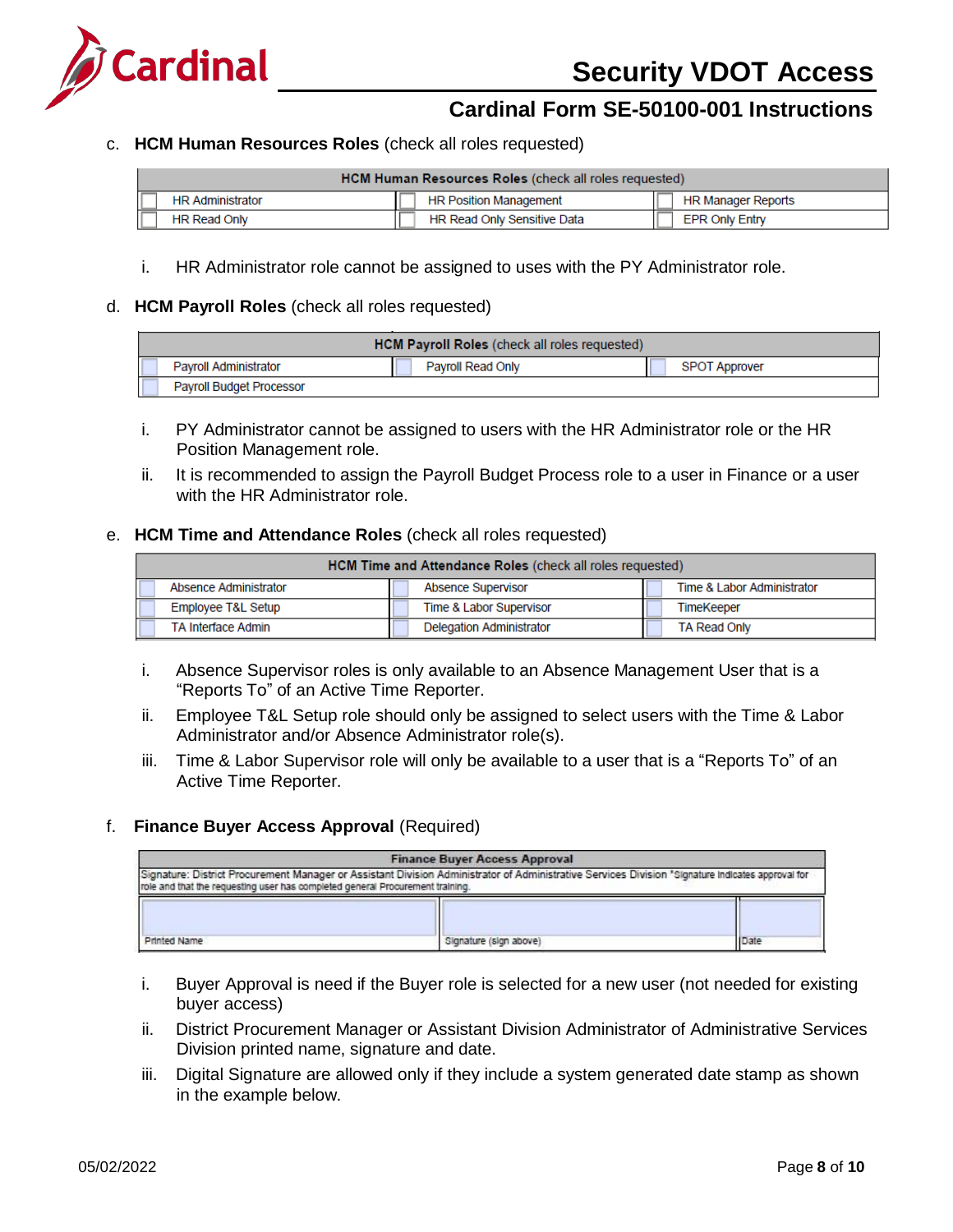

### **Example of Digital Signature:**

| ⊪oreman  | Digitally signed by Foreman<br>Latanya fzj48723                                               |
|----------|-----------------------------------------------------------------------------------------------|
| Latanya  | DN: dc=gov, dc=virginia, dc=cov,<br>ou=COV-Users, ou=End-Users,<br>ou=DOA, cn=Foreman Latanya |
| fzj48723 | fzj48723<br>Date: 2021.08.17 08:28:57 -04'00'                                                 |

### 5. **Access Approvals** (Required)

| <b>Access Approvals</b>                                                                                                                                                                                                                             |      |                                                                                                                                                                                                                                                                                                       |      |
|-----------------------------------------------------------------------------------------------------------------------------------------------------------------------------------------------------------------------------------------------------|------|-------------------------------------------------------------------------------------------------------------------------------------------------------------------------------------------------------------------------------------------------------------------------------------------------------|------|
| By signing below, I acknowledge that I understand transactions added/<br>updated in the Cardinal system should be in accordance with the<br>Commonwealth Accounting Policy and Procedures Manual Cardinal<br>Topics 20310 and Cardinal Topic 70220. |      | By signing below, I certify that the Cardinal access requested for this<br>user is necessary to perform his/her current job responsibilities. I also<br>acknowledge this request is in accordance with the Commonwealth<br>Accounting Policies and Procedures Manual Cardinal Topics 20310 and 70220. |      |
|                                                                                                                                                                                                                                                     |      |                                                                                                                                                                                                                                                                                                       |      |
| <b>User Printed Name</b>                                                                                                                                                                                                                            | Date | <b>Supervisor Printed Name</b>                                                                                                                                                                                                                                                                        | Date |
|                                                                                                                                                                                                                                                     |      |                                                                                                                                                                                                                                                                                                       |      |
| User Signature (sign above)                                                                                                                                                                                                                         |      | Supervisor Signature (sign above)                                                                                                                                                                                                                                                                     |      |
| I have reviewed this request for access and certify it is in accordance with the Commonwealth Accounting Policies and Procedures Manual<br>Cardinal Topic 20310, Cardinal Topic 70220, and the Cardinal Security Handbook.                          |      |                                                                                                                                                                                                                                                                                                       |      |
|                                                                                                                                                                                                                                                     |      |                                                                                                                                                                                                                                                                                                       |      |
| <b>Cardinal Security Officer Printed Name</b>                                                                                                                                                                                                       |      |                                                                                                                                                                                                                                                                                                       | Date |
|                                                                                                                                                                                                                                                     |      |                                                                                                                                                                                                                                                                                                       |      |
| Cardinal Security Officer Signature (sign above)                                                                                                                                                                                                    |      |                                                                                                                                                                                                                                                                                                       |      |

- a. **Certification Statement** user's printed name, signature and date.
- b. **Certification Statement** supervisor's printed name, signature and date.
- c. **Certification Statement** Cardinal Security Officer (CSO) printed name, signature and date.
- d. **Digital Signatures** are allowed only if they include a system generated date stamp as shown in example below.

#### **Example of Digital Signature:**

| ⊪oreman         | Digitally signed by Foreman<br>Latanya fzj48723                                               |
|-----------------|-----------------------------------------------------------------------------------------------|
| Latanya         | DN: de=gov, de=virginia, de=cov,<br>ou=COV-Users, ou=End-Users,<br>ou=DOA, cn=Foreman Latanya |
| $ f$ zj $48723$ | fzj48723<br>Date: 2021.08.17 08:28:57 -04'00'                                                 |

#### 6. **VDOT Restricted Role and Permission List Approval** (as required)

| VA Department of Transportation Restricted Role and Permission List Approval |                                            |      |  |
|------------------------------------------------------------------------------|--------------------------------------------|------|--|
|                                                                              |                                            |      |  |
| VDOT Fiscal Officer Printed Name                                             | VDOT Fiscal Officer Signature (sign above) | Date |  |

- a. Requests for roles that are restricted require VDOT's Fiscal Officer signature before the form is submitted to Cardinal Security.
- b. Requests for a permission list other than the V\_VXXXXA (General VDOT user) require VDOT's Fiscal Officer signature before the form is submitted to Cardinal Security.